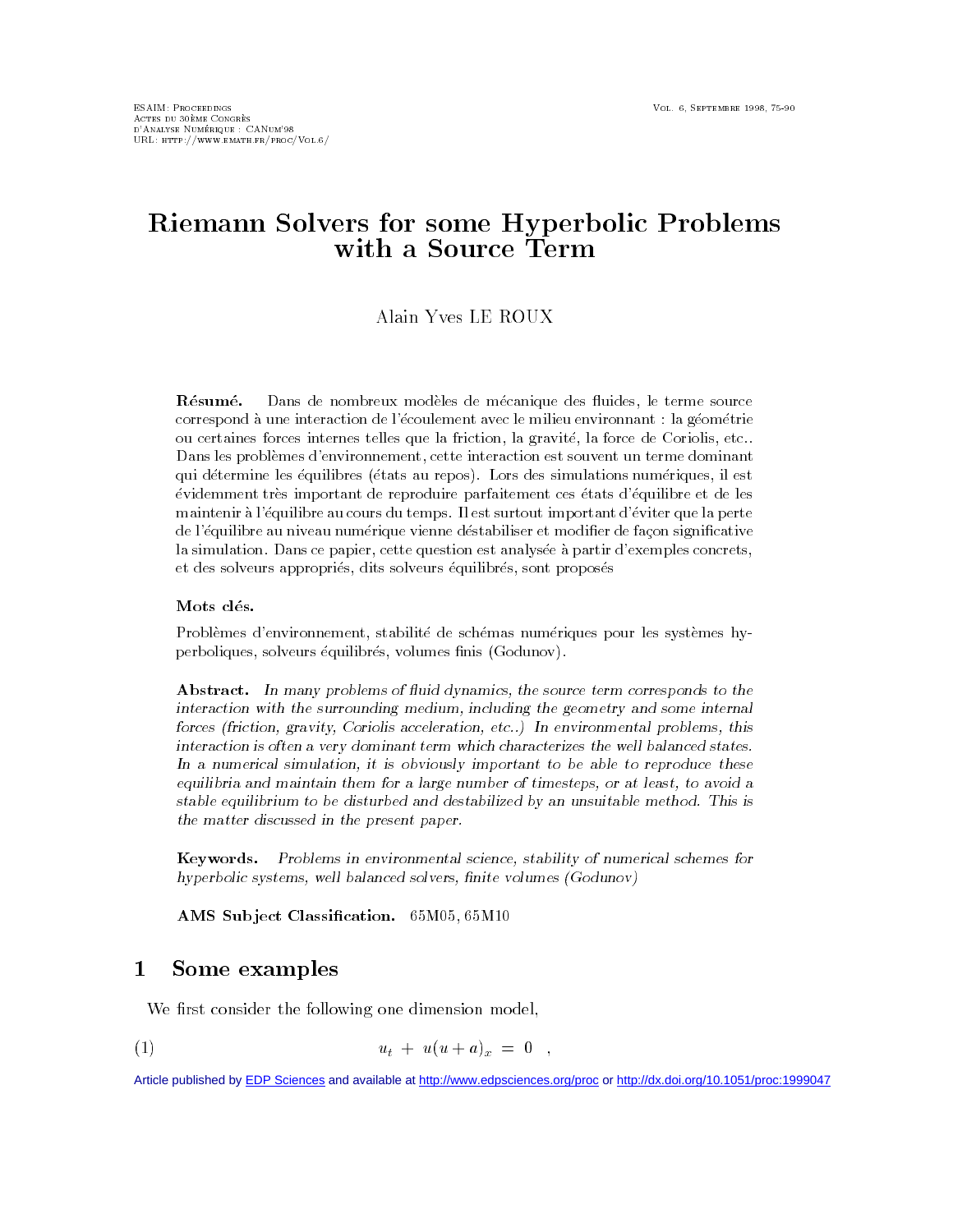where a is a given function-  $\mathbf{f}$  and  $\mathbf{f}$  are a function-  $\mathbf{f}$  and  $\mathbf{f}$ 

(2) 
$$
a(x) = \frac{a_0}{1 + K x^2},
$$

with given constants a constant of the following in the following initial datasmall of the small control of the small control of the small control of the small control of the small control of the small control of the small control of the small control of the small control of the small control of the

(3) 
$$
u(x,0) = \begin{cases} 0 & \text{for } x > 0, \\ max(0, a_0 - a(x) - \epsilon) & \text{for } x < 0, \end{cases}
$$

The solution of this problem is obviously the stationary solution since the flux term  $u(u +$ ax is always zero either use of the use  $\alpha$  and a a a a straight

A usual way to solve numerically this problem is to use a splitting technique- that is to cut  $(1)$  into two steps which will be run consecutively at each timestep during the computed to step are the steps are the steps are the steps are steps are the steps are steps are the steps of  $\sim$ 

(4) 
$$
Step 1: \quad u_t + \left(\frac{u^2}{2}\right)_x = 0
$$
,

(5) 
$$
Step\ 2: u_t - u_t^{(t)} = 0.
$$

Let us consider a point x and from the point who are and use to the constant and the constant of the constant o the solution u will increase and move forwards This can create a value u- - on the top of a at  $x = 0$ , which will not be corrected by (3) since  $a(x) = 0$  on the top. We can expect that the still move will still move rightwards and become a shock wave and become a shock wave wave will have the following form

$$
u(x,t) = \begin{cases} u_* + a_0 - a(x) & \text{for } 0 < x < x(t) ,\\ 0 & \text{for } x > x(t) , \end{cases}
$$

where  $x = x(t)$  corresponds to the shock path whose equation is given by the Rankine Hugoniot relation

$$
x'(t) = \frac{1}{2} (u_* + a_0 - a(x)) ,
$$

starting from  $x = 0$ . For a large x, we have  $x'(t) \sim \frac{9}{2}$  and a jump close to  $a_0$  (which means a large one This example shows how a tiny error at the bad place will generate a large error that cannot be controled later that cannot be controlled later that  $\mathbf{I}$ phenomenon by using a splitted numerical method corresponding to a discretization of , and the possible way is to use a very small meshsized and the aimst small meshs of the paper is to propose other schemes- which maintain the equipment of the example of numerical schemes and for this model will be presented in Section It is not a splitted method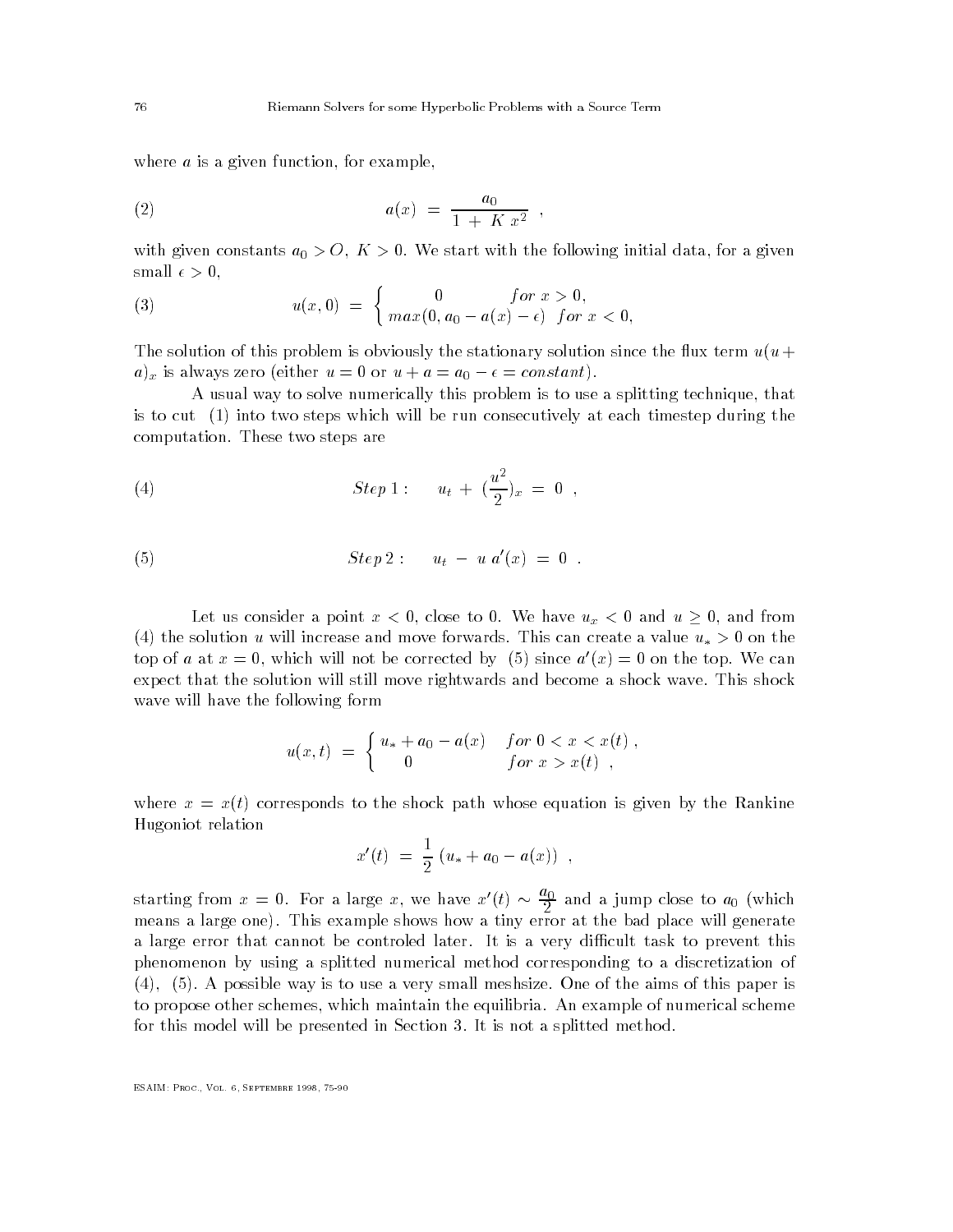### -Some physical models

#### $2.1$ **Hydraulics**

We can consider the above function  $a(x)$  given in (2) as the profile of a dam with a water reservoir on the x We consider the following socalled Shallow Water one dimension model

$$
(6) \qquad \qquad h_t + (hu)_x = 0
$$

(7) 
$$
(hu)_t + (hu^2)_x + gh(h+a)_x = 0,
$$

where he is the velocity-term of water-term and gravity constant of water-term and gravity constant of watercan notice that this model is relevant even for deep to moving the long the velocity stays as homogeneous on the thickness of the water layer otherwise- this model corresponds to a damped model since the velocity is averaged- which means reduced as seen easily by using the Cauchy Schwartz inequality

We start with the following initial data

$$
h(x,0) = \begin{cases} 0 & \text{for } x > 0, \\ max(0, Z_0 - a(x)) & \text{for } x < 0, \end{cases}
$$

$$
u(x,0) = 0 ,
$$

where  $\mathsf{v}$  is the water level of  $\mathsf{v}$  that the solution is the solution is the solution is the solution is the solution is the solution is the solution is that the solution is the solution is that the solution is t the stationary one since the water will not climb by itself up to the top of the dam

Now- by using a splitting technique as the following one-

Step 1: 
$$
\begin{cases} h_t + (hu)_x = 0 , \\ (hu)_t + (hu^2 + g\frac{h^2}{2})_x = 0 , \end{cases}
$$
  
Step 2: 
$$
\begin{cases} h_t = 0 , \\ (hu)_t = -g h a'(x) . \end{cases}
$$

We can notice that the first step will move the water rightwards from the left hand side of the dament of the damagers to a with  $\sigma$ the top of the damage will provide a mane containing down a forward provoking down the most of the state of th flow will be a torrential one, with a Froude number  $\frac{p-1}{p-1}$  larg general contracts of the contracts of the contracts of the contracts of the contracts of the contracts of the contracts of the contracts of the contracts of the contracts of the contracts of the contracts of the contracts larger that one this is to be compared to a supersonic mean one parametery in hydrodynamics-  $\alpha$  , water  $\alpha$  , we are  $\alpha$ with a such a situation-official scheme can produce a numerical scheme can produce a numerical scheme value for h- and download the computer Obviously- this cannot be prevented by the second step, since  $a \left( x \right)$  is zero on the top of the dam, and negative rightwards, which will accelerate the flow.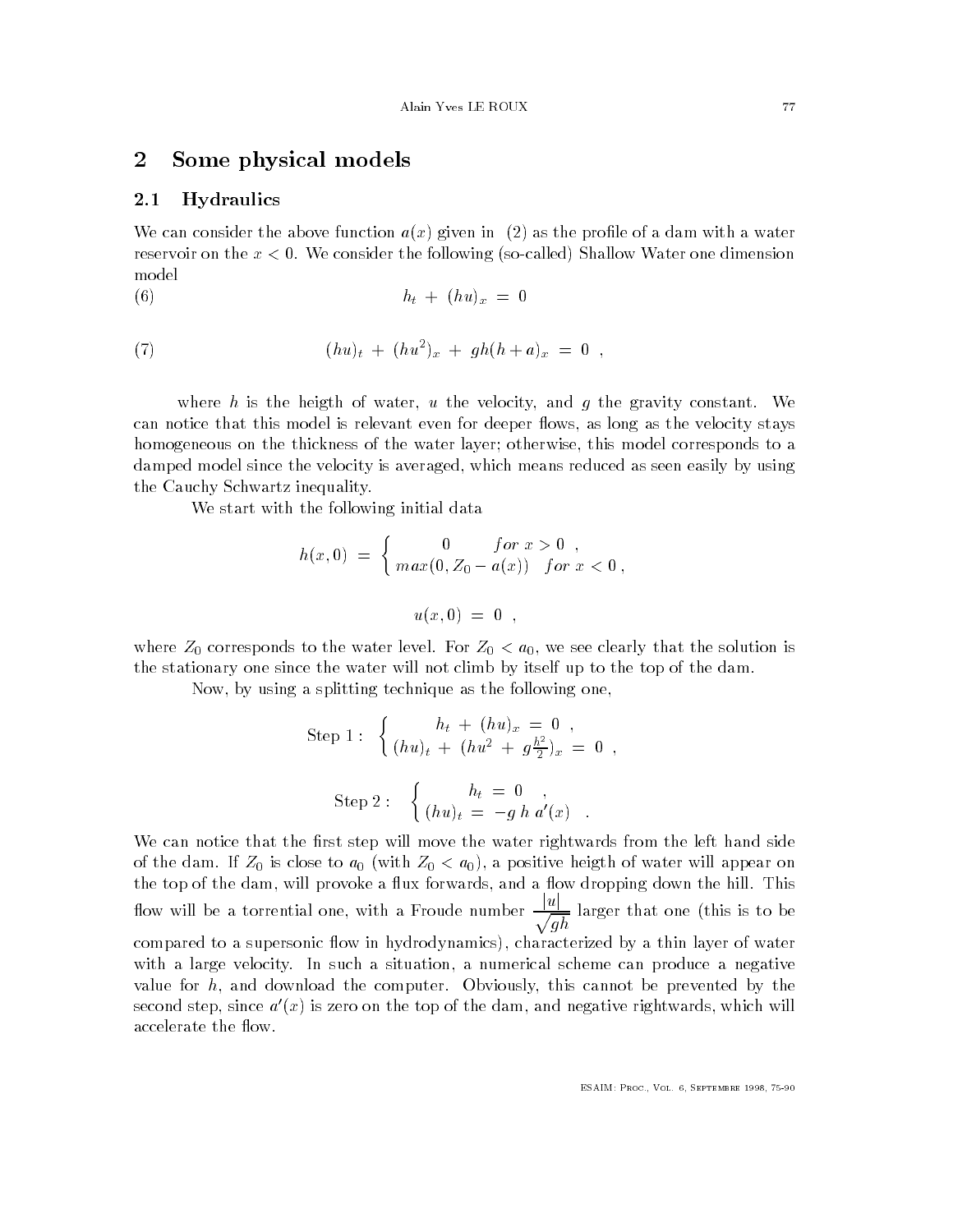#### 2.2 Atmosphere

We consider the Euler equations with a constant gravity for a one (vertical) dimension. The ground corresponds to  $\mathbb{F}_q$  and  $\mathbb{F}_q$  is a model reads to  $\mathbb{F}_q$  and  $\mathbb{F}_q$  and  $\mathbb{F}_q$  and  $\mathbb{F}_q$  and  $\mathbb{F}_q$  and  $\mathbb{F}_q$  and  $\mathbb{F}_q$  and  $\mathbb{F}_q$  and  $\mathbb{F}_q$  and  $\mathbb{F}_q$  and  $\mathbb{F}_q$  a

$$
\rho_t + (\rho u)_x = 0 ,
$$

(9) 
$$
(\rho u)_t + (\rho u^2 + p)_x = -\rho g ,
$$

(10) 
$$
(\rho e)_t + ((\rho e + p)u)_x = -\rho g u ,
$$

where  $p$  is the density-part in the velocity-particle  $\pi$  and  $\pi$  is the pressure and e the constant  $\pi$ total energy The two last parameters p and e are linked by the internal energy I through the formulae

(11) 
$$
e = I + \frac{u^2}{2}
$$
,  $p = (\gamma - 1)\rho I$ ,

where  $\mathbf{r}$  is the air constant of the air constant of the air constant of the air constant of the air constant of the air constant of the air constant of the air constant of the air constant of the air constant of the to the following equation on the pressure

 ptupx pux

where no source term is present which was well not the only non homogeneous equation in the system is  $(9)$ .

We consider now an equilibrium at rest-and at rest-and all the time at rest-and all the time time at rest-and a are reduced to a reduced to a reduced to zero-  $\mathcal{C}$  are reduced to and are reduced to and and a  $(9)$  is reduced to the single equation

$$
(13) \qquad \qquad (\gamma - 1) \ (\rho I)_x = -\rho g \quad ,
$$

which involves two parameters two parameters two parameters of materials of solutions of  $\Lambda$ are these two particular ones are a given state  $\mu$  virvity at the ground level.

$$
I = I_0 , \quad \rho = \rho e^{-\frac{gx}{(\gamma - 1)I_0}} ,
$$

and

$$
I = I_0 - \frac{gx}{\gamma - 1} \, , \, \rho = \rho_0 \, .
$$

The first one corresponds to a strong tornado since the larger part of the air will be pulled up. The second one will produce a negative internal energy at the level  $x = (\gamma - 1) \frac{\gamma}{a}$ graduate and the contract of the contract of the contract of the contract of the contract of the contract of the contract of the contract of the contract of the contract of the contract of the contract of the contract of t which has no physical meaning of fact-distribution factors of fact-distribution factors of factors of factors o will correspond to experimental measurements and it is really difficult to preserve such an equilibrium numerically technique will simulate a catastrophic behaviour of the simulate a catastrophic behavio the atmosphere- far stronger than any phenomenon we use to modelize in environmental science A suitable method is presented in the next section This method does not correspond to a new scheme-, which become formulation of the model-windows which a resolution of homogeneous one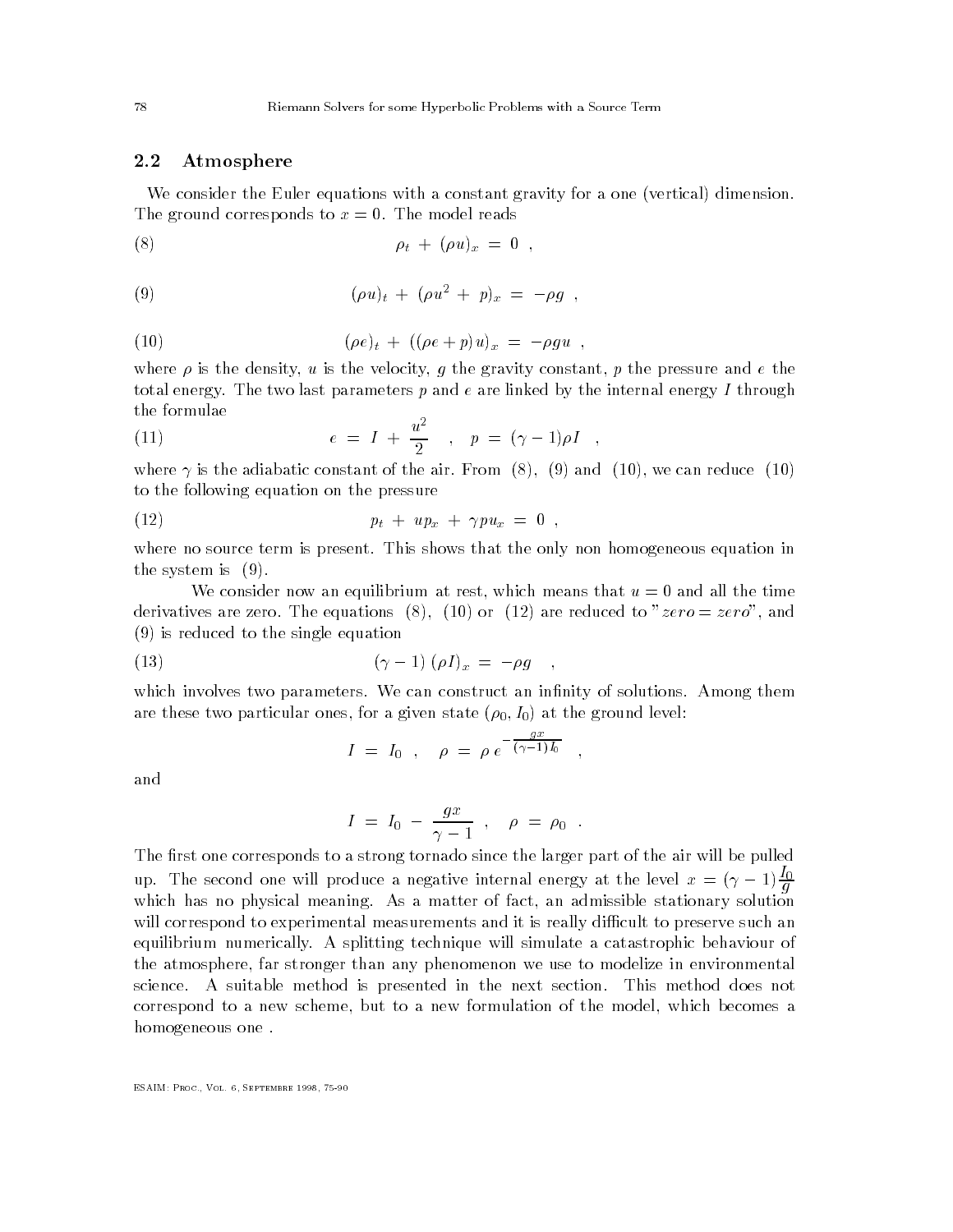### A well balanced method for the Atmosphere model

we consider the model of atmosphere described in the previous section, that is  $\{ \cdot \}$ and the transport equation is a constant of the transport equation is a constant of the transport equation is that the vector u is divergence free in the x t set Hence- there exists a potential denoted by  $\varphi = \varphi(x, t)$  such that

$$
\varphi_x = \rho \; , \qquad \varphi_t = -\rho u \quad , \qquad
$$

 $\varphi_t + u \varphi_x = 0$ .

which leads to the equation

 $(14)$ 

We set

$$
q = g \varphi ,
$$

and by using a transport equation of velocity using a transport equation of velocity using  $\mathcal{M}$ we have got a new formulation of the model,

(15) 
$$
(\rho q)_t + (\rho qu)_x = 0 ,
$$

$$
(\rho u)_t + (\rho u)_x = 0 ,
$$

$$
(\rho u)_t + (\rho u^2 + p + q)_x = 0 ,
$$

$$
(\rho e - q)_t + ((\rho u + p)u)_x = 0 .
$$

which is a homogeneous system of conservation laws system of conservation laws and the conservation laws of co whose eigenvalues of the flux matrix are

$$
\lambda = u - c, \lambda = u \quad \text{(double)} \quad , \lambda = u + c, \quad \text{with } c = \sqrt{\frac{\gamma p}{\rho}} \; .
$$

Moreover- the eigenspace associated with the double eigenvalue u has two dimensionsso that the system has the same properties as a strictly hyperbolic one and again. the same Riemann invariant as for the homogenous version of  $\mathbf{A} = \mathbf{A} \mathbf{A}$ the same shock conditions (derived from the Rankine Hugoniot relations) for the three parameters - under the only in the only in the only in the only in the only in the only in the only in the only in the only in the only in the only in the only in the only in the only in the only in the only in the only in dierence comes from the contact discontinuities- where the continuous variables are now the velocity understand pressure p in the pressure p in the previous model of u and p in the previous model  $\mu$ allows to relax the pressure and help the preservation of the equilibria

we can now solve this system by using any classical scheme of the classical scheme Godunov method works very well and preserve the equilibria even when starting from experimental measured data More- the numerical tests using the Godunov scheme show that the stability of an initial equilibrium will be recovered after a strong local perturbation  $\mathbf{1}$  - The only modications in the Godunov scheme are the following scheme are the following  $\mathbf{1}$ 

the Riemann solver is modified by including the balance  $p + q = constant$  on the contact discontinuities,

the source term is taken in account to the source it becomes the unit becomes  $\mathbf{u}$ a flux term itself in the new model.

And we add this essential remark
 the CFL condition is not perturbed This is another very important advantage on the splitting technique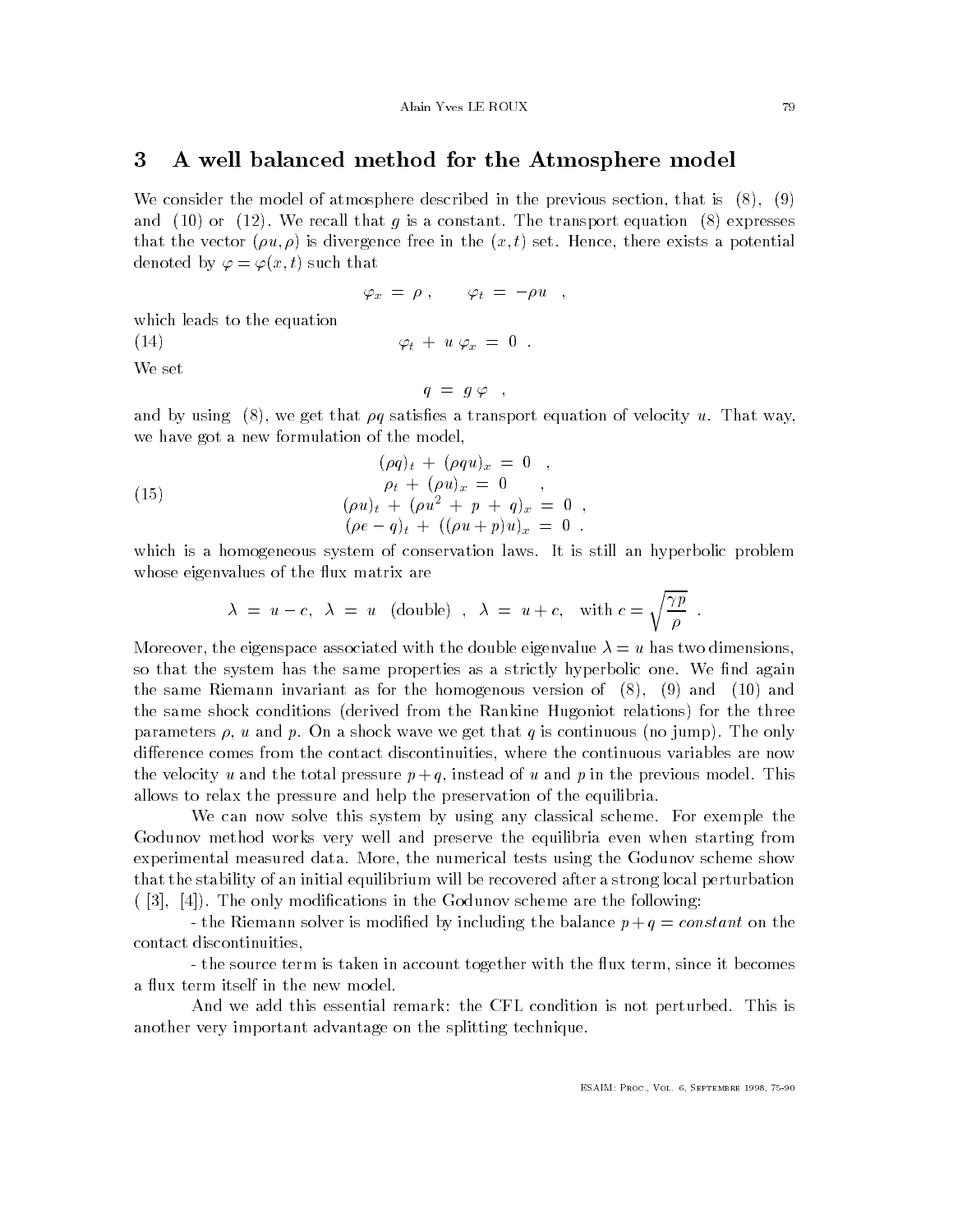#### A well balanced scheme for the scalar model 4

We try to adapt the previous idea for the scalar equation

$$
(16) \qquad \qquad u_t + f(u)_x = g(u)a(x)
$$

We suppose for convenience that  $f, g \in C^2(\mathbb{R})$ ,  $f > 0$  and that a is a given function.

A rest naive is to international control to international  $\gamma$  is that  $\gamma$  and  $\gamma$   $\gamma$  and  $\gamma$   $\gamma$   $\gamma$  is that  $\gamma$ to write  $(16)$  under the form

$$
u_t + (f(u) + q)_x = 0.
$$

However- we get no homogeneous equation for q in the general case- and this idea is to be rejected

Another idea is to introduce a primitive function  $A \cup I$  and  $A \cup I$  and  $A \cup I$ form

$$
u_t + g(u) \left( \frac{f'(u)}{g(u)} u_x + A'(x) \right) = 0 ,
$$

which is

 $(17)$  $u_t + q(u) w_x = 0$ ,

by writing successively

(18) 
$$
\varphi'(u) = \frac{f'(u)}{g(u)}
$$
, and  $w = \varphi(u) + A(x)$ .

We get

$$
w_t = \varphi'(u) \; u_t = - \; \frac{f'(u)}{g(u)} \; g(u) \; w_x \; \; ,
$$

that is

(19) 
$$
w_t + f'(u) w_x = 0.
$$

Now we have a homogenous system- made of and which presents however some drawbacks: it is not a conservative one and a new eigen value  $\lambda = 0$  has been created. On the other hand- we get from that w has the behaviour of a Riemann invariant along the characteristics of velocity  $f(u)$ . We shall use it to solve the Kiemann problem, noticing that a wide class of function Ax may be used- including the class of constant piecewise functions In the construction of the method- we shall approach the function axist a constant piecewise function which is constant on each cell-state only which is to analyze the constant build the Riemann solver

and the timester and times and timesters and the timesters  $\mathcal{L}_i$  , the timesters of  $\mathcal{L}_i$  and the time  $\mathcal{M} = \{ \mathcal{M} \mid \mathcal{M} \in \mathcal{M} \mid \mathcal{M} \neq \emptyset \}$  . The approximate solution at time the cell  $\mathcal{M} = \{ \mathcal{M} \mid \mathcal{M} \neq \emptyset \}$  . The denoted on the denoted on the denoted on the denoted on the denoted on the denoted on t  $u_i^\circ.$  we build a constant piecewise function  $A_{\Delta x}$  defined by

(20) 
$$
A_{\Delta x}(x) = A_i = \int_0^{x_i} a(\xi) d\xi
$$
 for  $x \in M_i$ .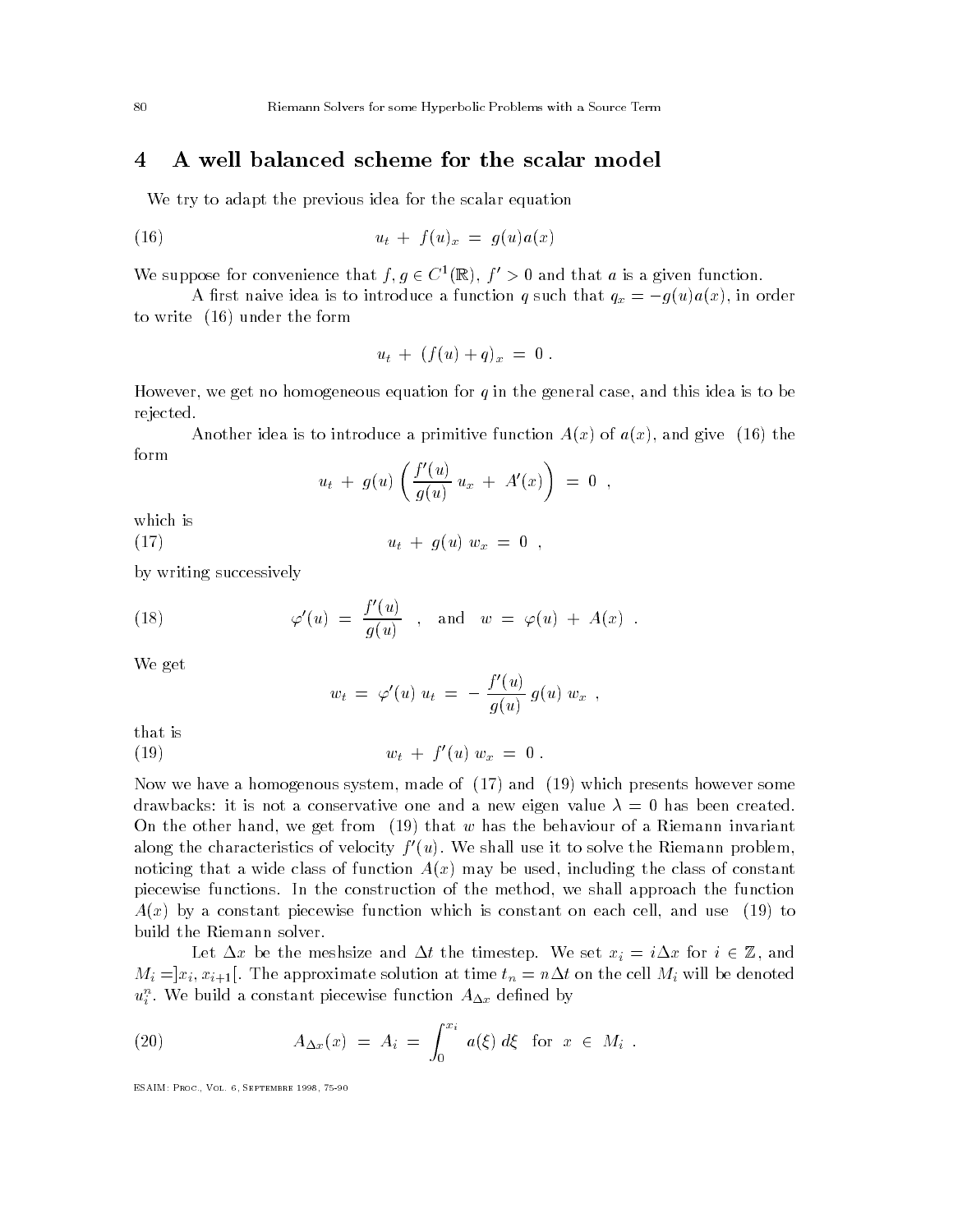and set-for each cell Microsoft cell Microsoft cell Microsoft cell Microsoft cell Microsoft cell Microsoft cel

$$
(21) \t\t\t w_i^n = \varphi(u_i^n) + A_i.
$$

By using - one gets that w is constant across each interface x xi- and travelling forwards along the characteristic  $x(t) = t(u)$  with  $f(u) > 0$ . The Riemann problem near the interface  $x \mapsto \frac{1}{2}$  is made of the equation  $\frac{1}{2}$  in and the starting data.

$$
w(x, t_n) = \begin{cases} w_i^n & \text{for } x > x_i ,\\ w_{i-1}^n & \text{for } x < x_i . \end{cases}
$$

We denote by  $w_i$  (resp. $u_i$ ) the trace of w (resp. $u_j$  along the right side of the interface ii $x = x_i$ . We have  $w_i = w_{i-1}$ , which leads to

(22) 
$$
\varphi(u_i^*) = \varphi(u_{i-1}^n) - (A_i - A_{i-1}) .
$$

Since  $\varphi$  may be discontinous at the roots of g and continous in the inside of the intervals iimited by these roots, we take of course  $u_i$  in the interval where  $u_{i-1}$  is fying.

The Godunov scheme- which is here close to the decentered scheme- reads

(23) 
$$
u_i^{n+1} = u_i^n - r \left( f(u_i^*) - f(u_{i-1}^n) \right) ,
$$

where  $r = \frac{1}{\sqrt{2\pi}}$ . We get it immediately by integrating

$$
u_t + f(u)_x = g(u) A'_{\Delta x}(x)
$$

on the set  $m_i$   $\chi$   $\mu_n$  ,  $\iota_{n+1}$  and noticing that  $A_{\Delta x}$  is zero in the inside of the cen  $m_i$ .

The numerical method is made of  $(22)$  and  $(23)$  and works under the usual CFL condition for the decentered scheme-decentered scheme-decentered scheme-decentered scheme-

$$
(24) \quad r \max f'(u) \leq 1 \; .
$$

One can prove  $L^{\infty}$  and  $BV$  estimates, and the convergence towards the entropy condition see - -

This method works obviously in the case ax and a given gu- and we notice that the constant  $a = 1$  is approached by the Dirac comb  $\frac{d}{dx}E(\frac{1}{\Delta x})\Delta x$  where E states for the integer part It works obviously in the case gu a ax too

This method has been tested on the example - - for a small - and the initial equilibrium was perfectly respected- independently on It was not the case for the usual decentered scheme coupled with a splitting technique with the same meshsize By using a very small meshsize connected with the size of - we can however expect this re there is a well converged to the convergence to work- is a well convergence of convergence of convergence o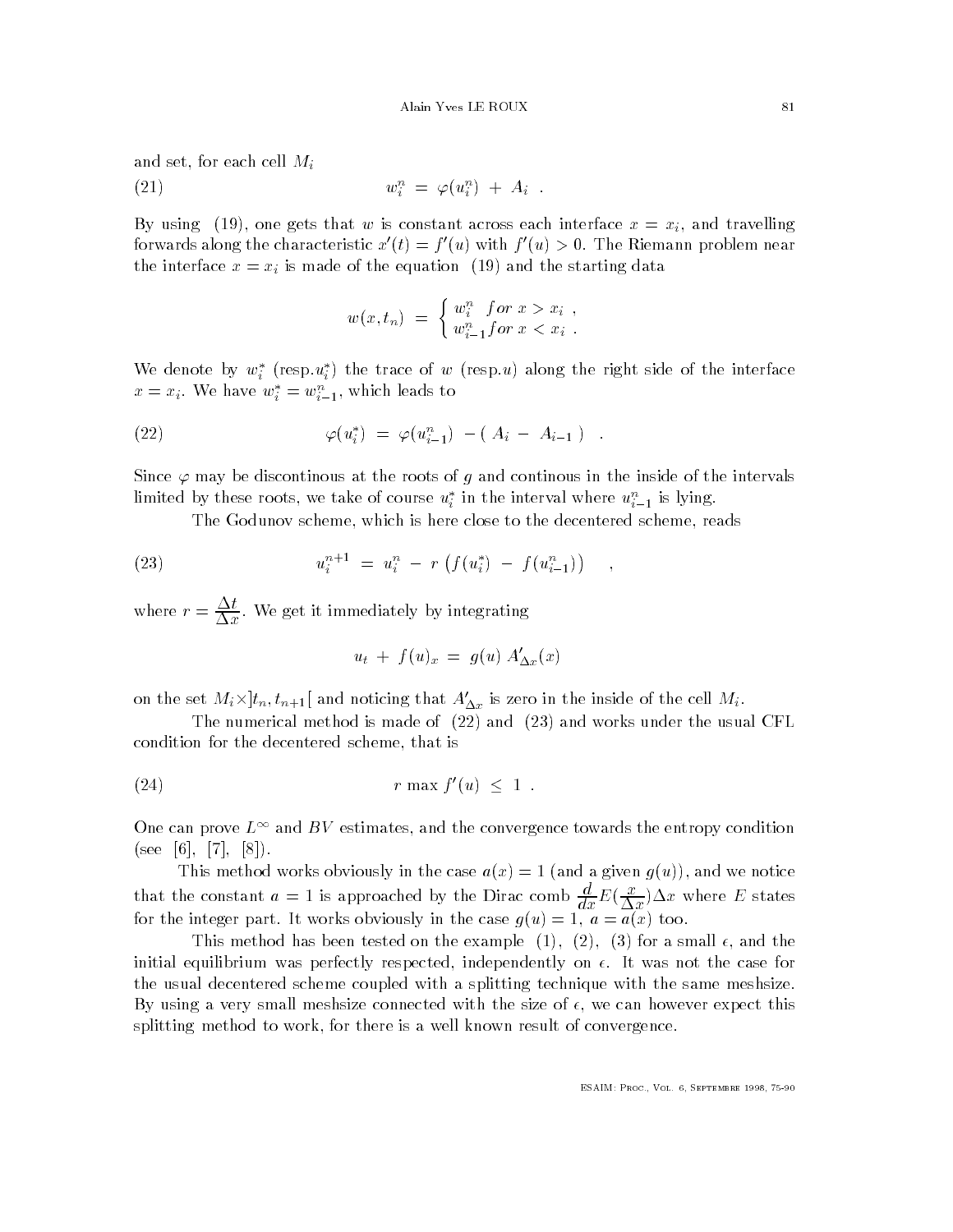### The Shallow Water model 5

This section is based on the results obtained in [5].

where consider a water when a visit to consider a river bed-constant ground when  $\alpha$ ooding-bottom of the bottom of the ocean for a coastal of the ocean for a coastal of the one dimensional of the o model-by and denote by a control and denote by the bottom electronic and water the height of water  $\mathbf{p}$ corresponds to a dry ground-dy of your gravity constant and by u the water velocity whenevelocity h - The model is the following

(25) 
$$
h_t + (hu)_x = 0,
$$

(26) 
$$
(hu)_t + (hu^2)_x + gh (h+a)_x = 0 ,
$$

which is those was the Shallow Water model-thought it still works for deep water the still works for to a in model cases to built from the uncompressible the uncompressible to a state in a strong to the uncompression integrating over the thickness of the water layer We take the average velocity

(27) 
$$
u(x,t) = \frac{1}{h} \int_{a}^{a+h} \tilde{u}(x,z,t) dz,
$$

where using in the velocity in the equation  $\mathbf{I}$  is derived in the equation  $\mathbf{I}$ the uncompressibility hypothesis in the Euler model- and the equation is obtained by using the hydrostatic pressure- that is

$$
\frac{\partial p}{\partial z} = -g
$$

and the averaged velocity given by  $\mathcal{N}$  instead of use that this last approximation  $\mathcal{N}$ can be seen as the contribution of a friction phenomenon since from the Cauchy Schwartz inequality we have

$$
h^2 u^2 = \left( \int_a^{a+h} \tilde{u}(x, z, t) \, dz \right)^2 \leq h \int_a^{a+h} |\tilde{u}(x, z, t)|^2 \, dz \; .
$$

The equations - correspond to a hyperbolic system with the characteristics velocities  $u \pm c$ , where  $c = \sqrt{gh}$  is called the wave celerity. The rate  $\frac{|u|}{c}$  is called the Froude number For juj c we get the critical velocity AFroude number greater than corresponds to a supercritic mode- also called torrential mode- and a Froude number less than corresponds to a subcritic mode- also called uvial mode

As for the scalar case- the bottom prole ax will be approached by a function ax constant on each cell We get that way a at bottom in each cell- that is a homogeneous  $\mathbf{1}$  in the installation of each cell allow to use the inside of each cell allow to use the inside of each cell divergence free argument to perform the projections and get easily the Godunov scheme

esant de la construction de la construction de la construction de la construction de la construction de la con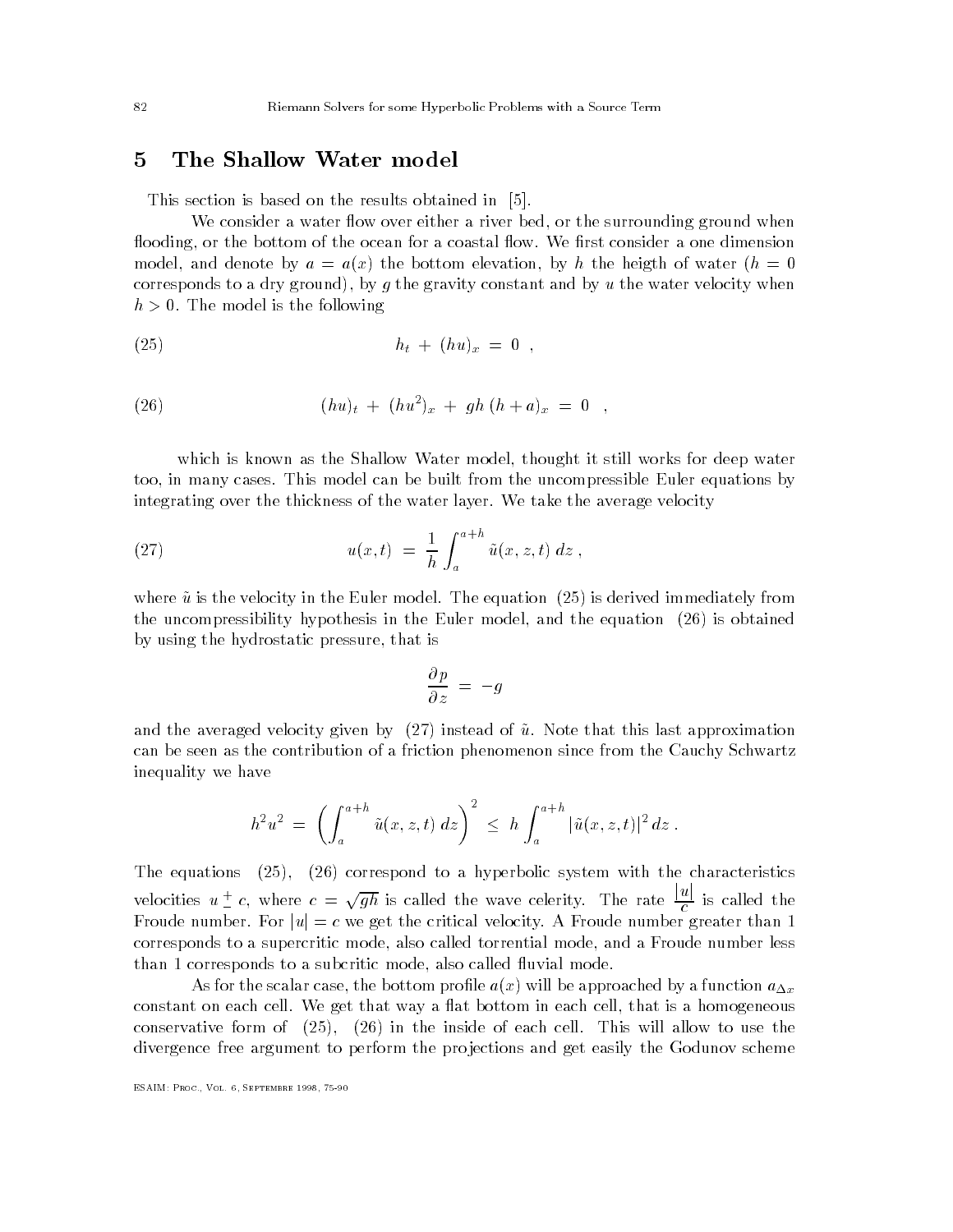with the usual CFL condition- once the Riemann problem is solved on the Riemann problem is solved on the two si cell.

The Riemann problem is made of the equations  $\mathcal{A} = \mathcal{A}$  and the initial data data data and

(28) 
$$
(h(x,0), u(x,0)) = \begin{cases} (h_d, u_d) & \text{for } x > 0, \\ (h_g, u_g) & \text{for } x < 0. \end{cases}
$$

We consider the case of the following bottom profile

(29) 
$$
a_{\epsilon}(x) = \begin{cases} a_g & \text{for } x \leq 0, \\ a_g + \frac{x}{\epsilon}(a_d - a_g) & \text{for } 0 \leq x \leq \epsilon, \\ a_d & \text{for } x \geq \epsilon. \end{cases}
$$

for a given to go to a given the data again to go to  $\alpha$  and  $\alpha$  and  $\alpha$  again to  $\alpha$ ad how shall build the solution uses the solution uses the solution use any solution uses the solution uses the limit as goes to zero This solution u- is made of rarefaction or shock waves propagating with the velocities  $u \_{c}$ , on the flat bottom areas, that is either for  $x <$  U (this wave is asses is a remain the slope-wave is slope-wave is a specific to the slopest contraction of wave to the remaining will be a stationary wave-by-based by Section and Section and Section and Section and Section and Section and

where  $\alpha$  rates the form of a rarefaction wave by writing the function wave by the function of  $\alpha$ is a control in the equations  $\mathbf{u} = \mathbf{v}$  , we can see the case of a strong case of a strong system

(30) 
$$
\begin{pmatrix} 1 & hu' + u \ hu' + u & h \end{pmatrix} \begin{pmatrix} h_t \\ h_x \end{pmatrix} = \begin{pmatrix} 0 \\ 0 \end{pmatrix}.
$$

Since h is expected to be not constant- the matrix is necessarily a singular matrix- which leads to the condition

(31) 
$$
h \; u'^2 - g = 0
$$

This can be seen as a differential equation whose solutions are the so called Riemann invariants

$$
u \stackrel{+}{=} 2\sqrt{gh} = constant.
$$

 $\begin{array}{ccc} \text{N} & \text{N} & \text{N} \end{array}$  we use the Rankine Hugoniot relations and get that any state has any state has any state has any state has any state has a state has any state has a state has a state has a state has a stat can be linked only to the states  $(h, u)$  satisfying the jump condition

$$
u - u_0 = \pm (h - h_0) \sqrt{g \frac{h + h_0}{2h h_0}}.
$$

 $\ddot{\phantom{a}}$ 

The occurrence of a shock wave or a rarefaction wave is ruled by the entropy condition We get that a  $(L)$  wave is characterized by

(32) 
$$
u = \begin{cases} u_g - 2(\sqrt{gh} - \sqrt{gh_g}) & \text{for } h \le h_g, \\ u_g - (h - h_g) \sqrt{g \frac{h + h_g}{2h h_g}} & \text{for } h > h_g. \end{cases}
$$

A  $(R)$  wave is characterized by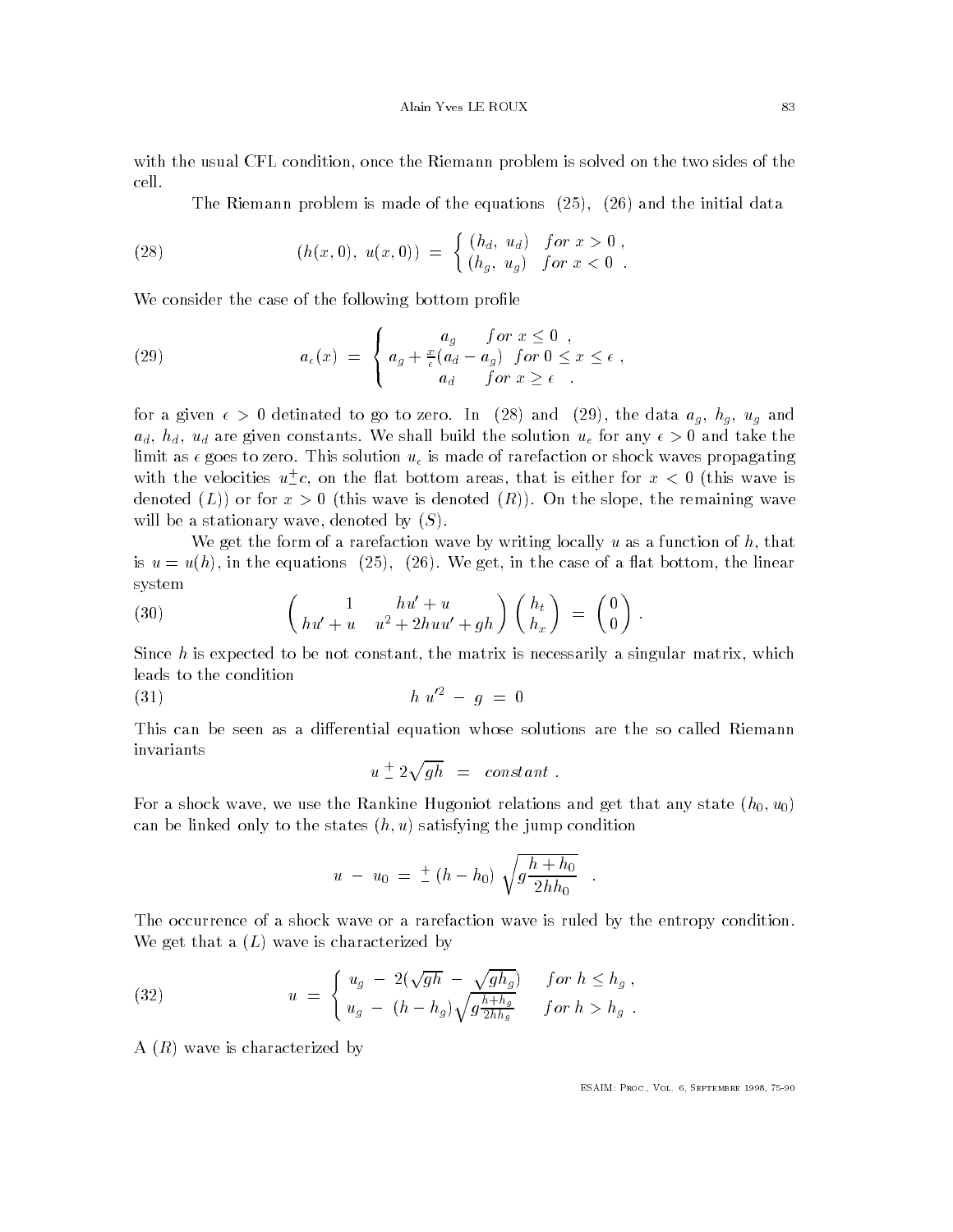(33) 
$$
u = \begin{cases} u_d + 2(\sqrt{gh} - \sqrt{gh_d}) & \text{for } h \le h_d, \\ u_d + (h - h_g) \sqrt{g \frac{h + h_d}{2hh_d}} & \text{for } h > h_d. \end{cases}
$$

It remains to consider the S wave We rst look for a regular solution By writing  $u = u(h)$  as before, we get the linear system, where  $k_{\epsilon} = -g \frac{du}{\epsilon} \frac{du}{dx}$ , for  $\epsilon$ ,  $\epsilon$ ,  $\epsilon$ ,  $\epsilon$ ,  $\epsilon$ ,  $\epsilon$ ,  $\epsilon$ ,  $\epsilon$ ,  $\epsilon$ ,  $\epsilon$ ,  $\epsilon$ ,  $\epsilon$ ,  $\epsilon$ ,  $\epsilon$ ,  $\epsilon$ ,  $\epsilon$ ,  $\epsilon$ ,  $\epsilon$ ,  $\epsilon$ ,  $\epsilon$ ,  $\epsilon$ ,  $\epsilon$ ,  $\epsilon$ ,  $\epsilon$ ,  $\epsilon$ ,  $\epsilon$ ,  $\epsilon$ ,  $\epsilon$ ,  $\epsilon$ ,  $\epsilon$ ,  $\epsilon$ ,  $\epsilon$ ,  $\epsilon$ ,  $\epsilon$ ,  $\epsilon$ ,  $\epsilon$ ,  $\epsilon$ ,

(34) 
$$
\begin{pmatrix} 1 & hu' + u \ hu' + u + gh \end{pmatrix} \begin{pmatrix} h_t \\ h_x \end{pmatrix} = \begin{pmatrix} 0 \\ hk_\epsilon \end{pmatrix}.
$$

instead of  $\{z \cdot \mu\}$  and condition  $\{ \varphi \, \varphi \}$  condition is k-differential for  $\mu$  ,  $\mu$  , and an exception for the satisfactor usual Riemann invariants play no role here We introduce a function h such that

$$
\psi'(h) = h \, u'(h)^2 - g \, ,
$$

and solve the solve and solve the solve selection of the solve selection of the solve selection of the solve o

$$
\psi'(h) h_x = k_{\epsilon} , \qquad \psi'(h) h_t = -k_{\epsilon} \frac{d}{dh} (h u(h)) .
$$

Hence  $\psi(h)$  has the form

 $\mathbf{v} = \mathbf{v}$ 

 $\mathcal{L}$  . The since the since  $\mathcal{L}$  and  $\mathcal{L}$  are given that the since  $\mathcal{L}$ 

$$
\frac{d^2}{dh^2} \; (h\,\, u(h)) \; = \; 0 \;\; , \qquad
$$

that is

$$
(36) \qquad \qquad h \ u(h) = A \ h + B \ ,
$$

where A and B are constants the expression of the expression of the expression of  $\mathbb{R}$  and of Ctrick and of Ctrick and of Ctrick and of Ctrick and of Ctrick and of Ctrick and of Ctrick and of Ctrick and of Ctrick and O in a week and a week and a week and a week and a week and a week and a week and a week and a week and a week a  $\overline{a}$ 

(37) 
$$
\psi(h) \equiv gh + \frac{B^2}{2h^2} = k_{\epsilon}(x - At) + C_0,
$$

where C is a constant  $\alpha$  is a regular S wave-formular S wave-formular S wave-formular S wave-formular S waveand it is a stationary wave only for a constant  $\mathbf{r}$  is for a constant unit  $\mathbf{r}$  $\psi(h) = gh + \frac{u}{2}$  which reads as a total energy. Since  $u = \frac{B}{h}$ , we get that  $\psi$  is a convex fonction of h- going to innity when h or h - and minimal for

$$
h = h^* \equiv \frac{B^{\frac{2}{3}}}{g^{\frac{1}{3}}},
$$

that is for

$$
u = u^* \equiv \sqrt{gh^*} ,
$$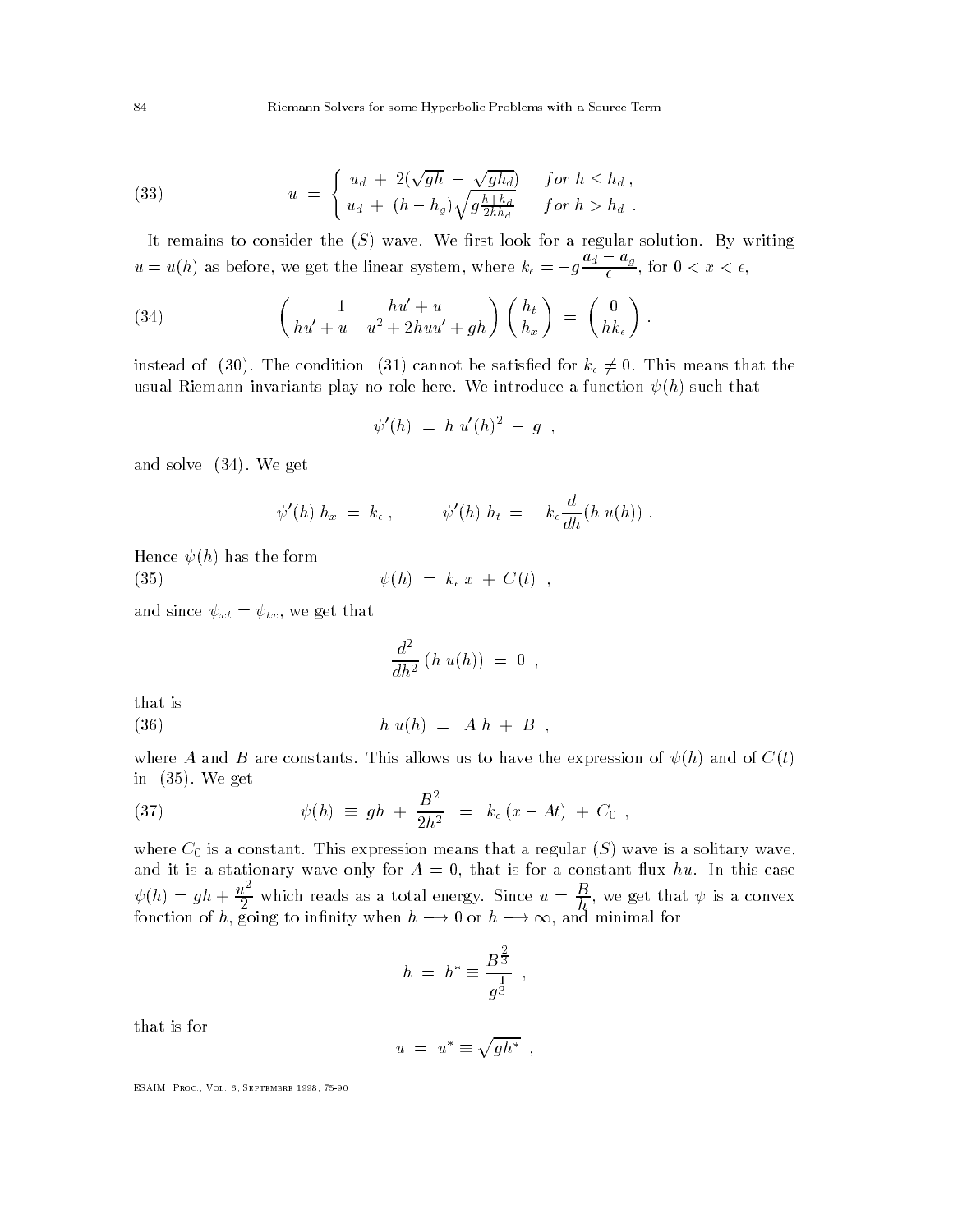which is the critical velocity of the critical velocity  $\mathcal{N}$  wave has regular stationary S wave has a regular stationary S wave has a regular stationary S wave has a regular stationary S wave has a regular stationary S these two properties

- the mode (fluvial or torrential) can never change on the slope.
- a critical velocity can be reached only on the top of the slope.
- the constant constant is a constant of the constant of the constant of the constant of the constant of the constant of the constant of the constant of the constant of the constant of the constant of the constant of the con

Let us denote by hl the value of <sup>h</sup> at <sup>x</sup> We have-

$$
B = h_l u_l
$$

and from (37) for  $x = \epsilon$ ,

(38) 
$$
\psi(h(\epsilon)) = k_{\epsilon} \epsilon + \psi(h_l) = -g(a_d - a_g) + \psi(h_l)
$$

we see that the state at  $\alpha$  . I does not depends on the methods of us diply half the state state and go to the limit as goes to zero which changes nothing in We get

(39) 
$$
h_r u_r = h_l u_l (=B) \n\psi(h_r) - \psi(h_l) = -g(a_d - a_g)
$$

where the states hr ur and he same that is not same model in the same model that the same model is the interest of the profile of the slope on the flow is limited to the value of the denivelation only.

We consider now the occurrence of a stationary jump on the slope - and denote by  $h_2$  and  $h_1$  the values of h on the right side and the left side of the shock respectively. From the Rankine Hugoniot conditions we get

(40) 
$$
h_2 u_2 = h_1 u_1 \ (=B) \n\theta(h_2) = \theta(h_1)
$$

where  $\sigma(n)$  is a function such that  $\sigma(n) = n\psi(n)$ , which gives here

$$
\theta(h) = g \frac{h^2}{2} + \frac{B^2}{h^2} .
$$

We get from  $(40)$ 

$$
\frac{\psi(h_2)-\psi(h_1)}{h_2-h_1} \; < \; 0 \; .
$$

. The function is the function of the convenience at the function points, we fire the function  $\mathcal{L}^{(n)}$  $\begin{array}{ccc} \hline \text{if } & \text{if } & \text{if } & \text{if } & \text{if } & \text{if } & \text{if } & \text{if } & \text{if } & \text{if } & \text{if } & \text{if } & \text{if } & \text{if } & \text{if } & \text{if } & \text{if } & \text{if } & \text{if } & \text{if } & \text{if } & \text{if } & \text{if } & \text{if } & \text{if } & \text{if } & \text{if } & \text{if } & \text{if } & \text{if } & \text{if } & \text{if } & \text{if } & \text{if } & \text{if } &$  $(h_2, u_2)$  are of different modes.

For B - - the velocity eld is positive and from the entropy condition h h The  $\left\{ \begin{array}{ccc} 1 & 1 & 1 \end{array} \right.$ the velocity elder is negative and from the entropy condition his state here here  $\chi$  is  $\chi$  is  $\chi$ of torrent modern the state h unity  $\{v_1\}$  and the stations of the state h unit of the state modern  $j$ jump is determined by the initial data and can be modied when goes to zero Hence the position of a stationary jump is unstable on the slope- and we propose to consider only the cases of stationary jumps stationary on the edges of the slopet of the slope that  $\sim$ stationary jumps to be considered with be considered with a series of the L or R waves-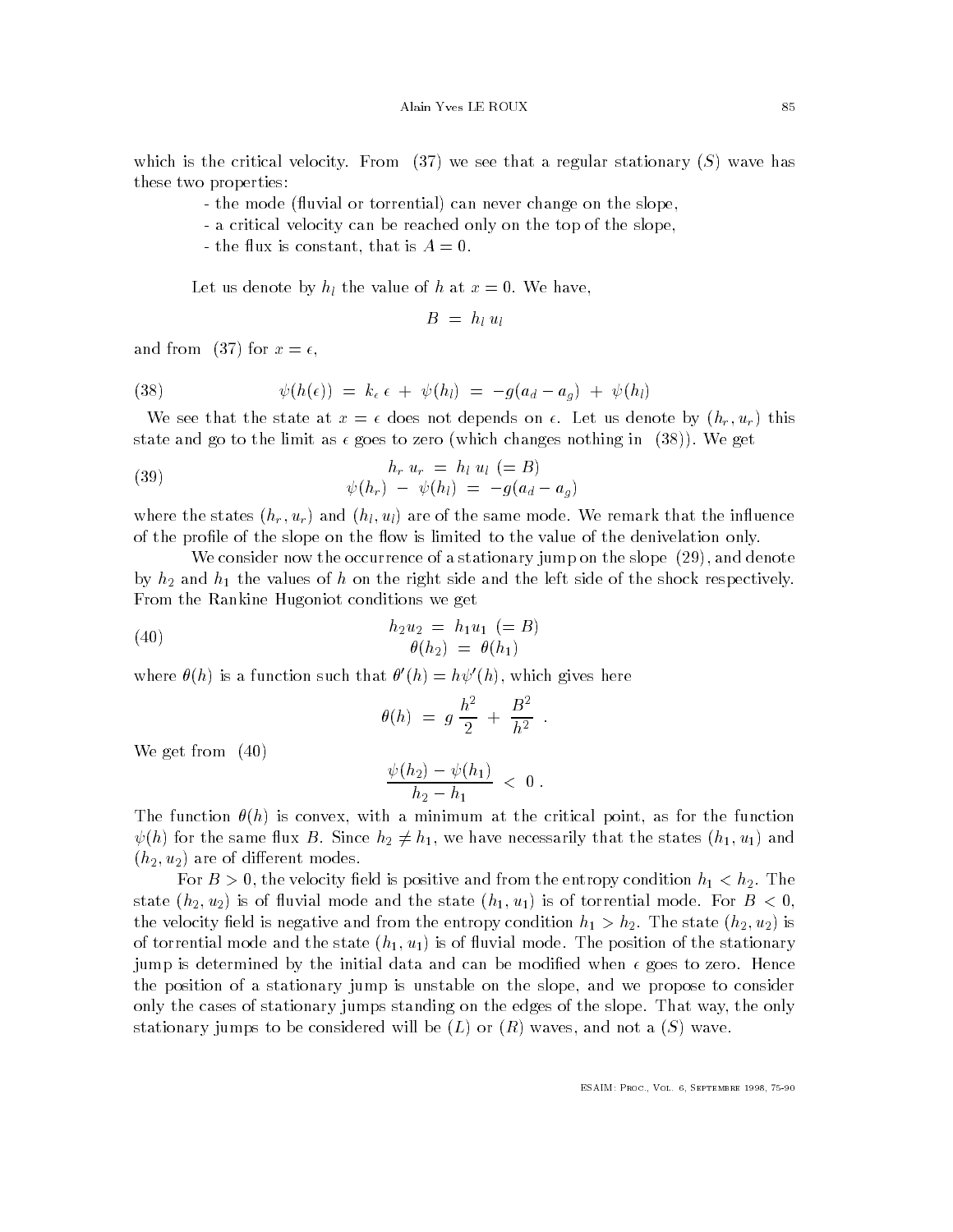### The Riemann solver 6

The solution of the Riemann problem - - is the concatenation of L-S and R waves and we are concerned with the limit as goes to zero That way- the  $S$  we are with the limit of a stationary obtained as the limit of a stationary wave of  $S$  ,  $\mathcal{S}$  ,  $\mathcal{S}$ We propose to work with the variables u and  $c = \sqrt{qh}$  instead of h, since the Riemann

$$
(c, u) = \begin{cases} (c_g, u_g) & \text{for } x < 0 \\ (c_d, u_d) & \text{for } x > 0 \end{cases}
$$

and we set

$$
K_0 = - g (a_d - a_g) .
$$

We denote G and D candidates GL and We introduce the two curves  $\mathcal{N} = \mathcal{N}$  $(RD)$  defined by

(41) 
$$
(GL) \begin{cases} c = 0 & \text{for } u > u_g + 2c_g \\ u = u_g - 2(c - c_g) & \text{for } 0 < c < c_g \\ u = u_g - (c - c_g) & \frac{c + c_g}{c c_g} \sqrt{\frac{c^2 + c_g^2}{2}} & \text{for } c \ge c_g \end{cases}
$$

and

(42) 
$$
(RD) \begin{cases} c = 0 & \text{for } u < u_d - 2c_d \\ u = u_d + 2(c - c_d) & \text{for } 0 < c < c_d \\ u = u_d - (c - c_d) & \frac{c + c_d}{c - c_d} \sqrt{\frac{c^2 + c_d^2}{2}} & \text{for } c \ge c_d \end{cases}
$$

Following GL as u goes from to makes c to go from to and following re to as used to the total control of the second to the control of the second the second theory of the second in one point S c- u- which is unique for ud cd ug cg- and c- and u- is undetermined in the other case

We denote by  $L = (c_l, u_l)$  the value of the solution on the left side of the  $(S)$  jump. that is for  $x = 0$ , and by  $K = (c_r, u_r)$  the value on the right side, that is for  $x = 0$ . These two points are linked by two conditions

 $L$  and  $R$  belong to a constant flux curve

(43) 
$$
c^2 u = g Q_0 \quad (Q_0 \text{ constant flux})
$$

and  $Q_0$  is fitted by the Bernoulli condition

(44) 
$$
\psi(h_r) - \psi(h_l) = K_0 \quad ( = -g(a_d - a_g)),
$$

which is a second linkage between L and R and R and R and R and R and R and R and R and R and R and R and R and R and R and R and R and R and R and R and R and R and R and R and R and R and R and R and R and R and R and R

$$
(c_r^2 - c_l^2) (1 - \frac{g Q_0^2}{2} \frac{c_r^2 + c_l^2}{c_l^4 c_r^4}) = K_0.
$$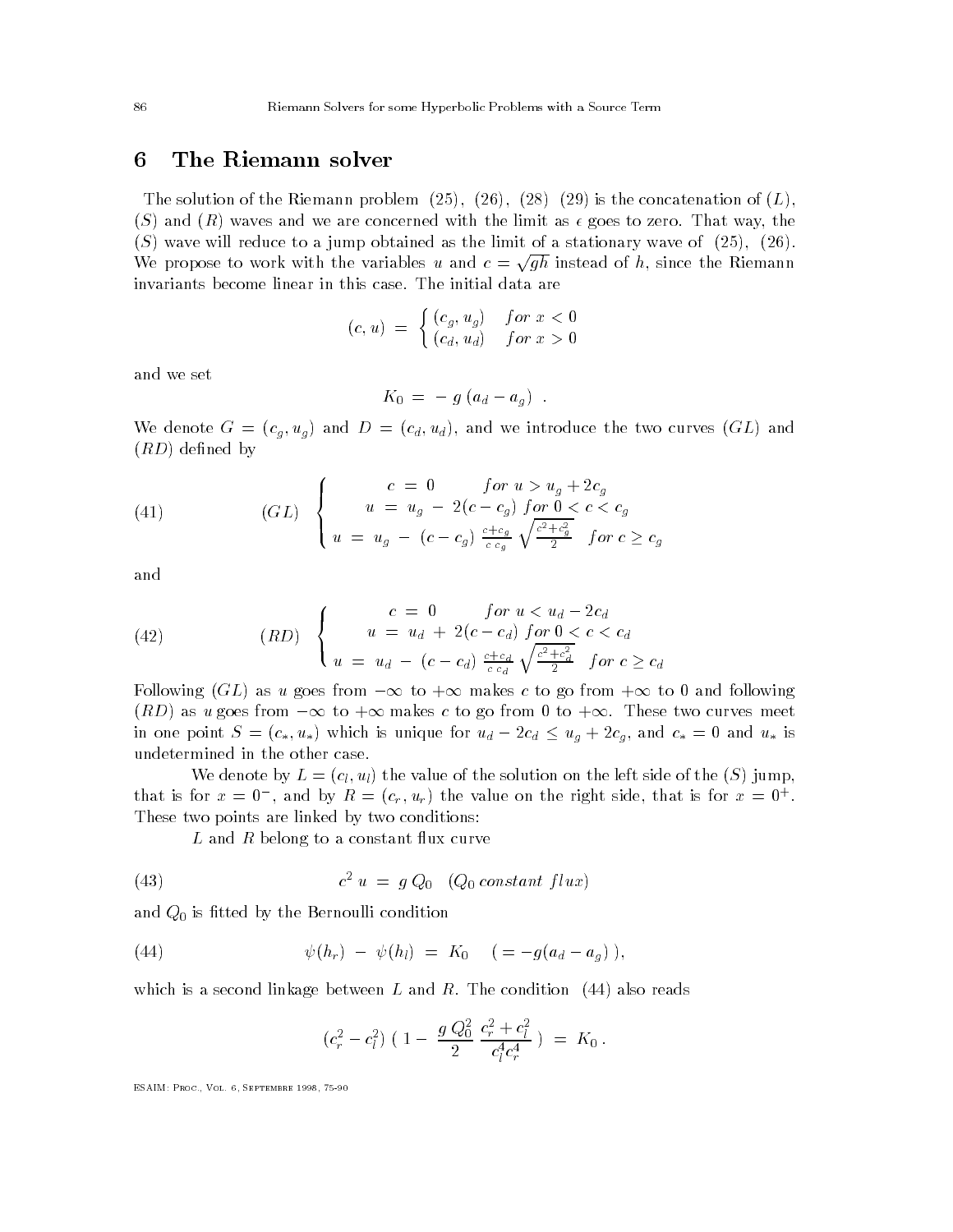where  $\mathbf{v}$  is the case  $\mathbf{v}$  -case  $\mathbf{v}$  -case  $\mathbf{v}$  -case  $\mathbf{v}$ 

We have several cases and we chooze to present these cases according to the posi tion of S

if s corresponds to a torrential model with up to a torrelate continuity with u-

case is control to called the case of the controller controller that the critical point  $\{v_0,\ldots,v_{d-1}\}$ of GL if ug cg Since L is determined- we can compute Q from - and the position of R is obtained from a state of the state of the state of the state of the state of the state of the state of red which is enough for a numerical solver when the get the complete solving solving a mate bottom Riemann problem with critical and contract data and contract data and contract data-bottom data-bottom d taking the restriction to this solution to x - this solution to x - this solution to x - this solution to x -

a we correspond to a model model with consideration and consider the constant  $\mathbb{P}^1(M)$  and  $\mathbb{P}^1$  $\mathcal{A} = \mathcal{A}$  is computed intersection of  $\mathcal{A}$  and the intersection of  $\mathcal{A}$ us curve passing through the islamic order

$$
c_N^2 u_N = c_M^2 u_M .
$$

Then we compute

$$
K_{max} = \psi(h_N) - \Psi(h_M) .
$$

Now- we have two possible cases

either  $\mathbf{w}$  - and this case is similar to the Case is similar to the Case is similar to the Case is similar to the Case is similar to the Case is similar to the Case is similar to the Case is similar to the Case is si

or K Kmax- and we have the following

Case II will be point R will be point R will be point R will be point R will be point R will be point R will be both in fluvial mode. For a given value of the flux  $Q = \frac{c_1^T u_l}{q} = \frac{c_r^T u_r}{q}$ , we can compute  $\mathbf{r}$  and  $\mathbf{r}$  and  $\mathbf{r}$  and  $\mathbf{r}$  and  $\mathbf{r}$  and  $\mathbf{r}$  and  $\mathbf{r}$  and  $\mathbf{r}$ which corresponds to a function of  $\mathbf{u}$ the form

$$
(45) \t\t\t F(Q) = K_0,
$$

which can be solved by using the dichotomy process for example

with the common that for use of using a negative contribution of the Case of the Case of the Case of the Case o the null ux is reached- we get a ux with h a Constant u - from L to R for help - the state is a wall restriction of the right side of the right side of the side of the discontinuity-the discontinuitythere is no flux.

a to a torrespond the corresponding model with u-with u-with u-with u-with u-with u-with critical points.  $N' = (c_{N'}, u_{N'})$  on  $(RD)$  and the point  $M' = (c_{M'}, u_{M'})$  on  $(GL)$  belonging to the same flux curve

$$
c_{N'}^2\ u_{N'}\ =\ c_{M'}^2\ u_{M'}\ .
$$

Then we compute

$$
K_{min} = \psi(h_{N'}) - \psi(h_{M'}) .
$$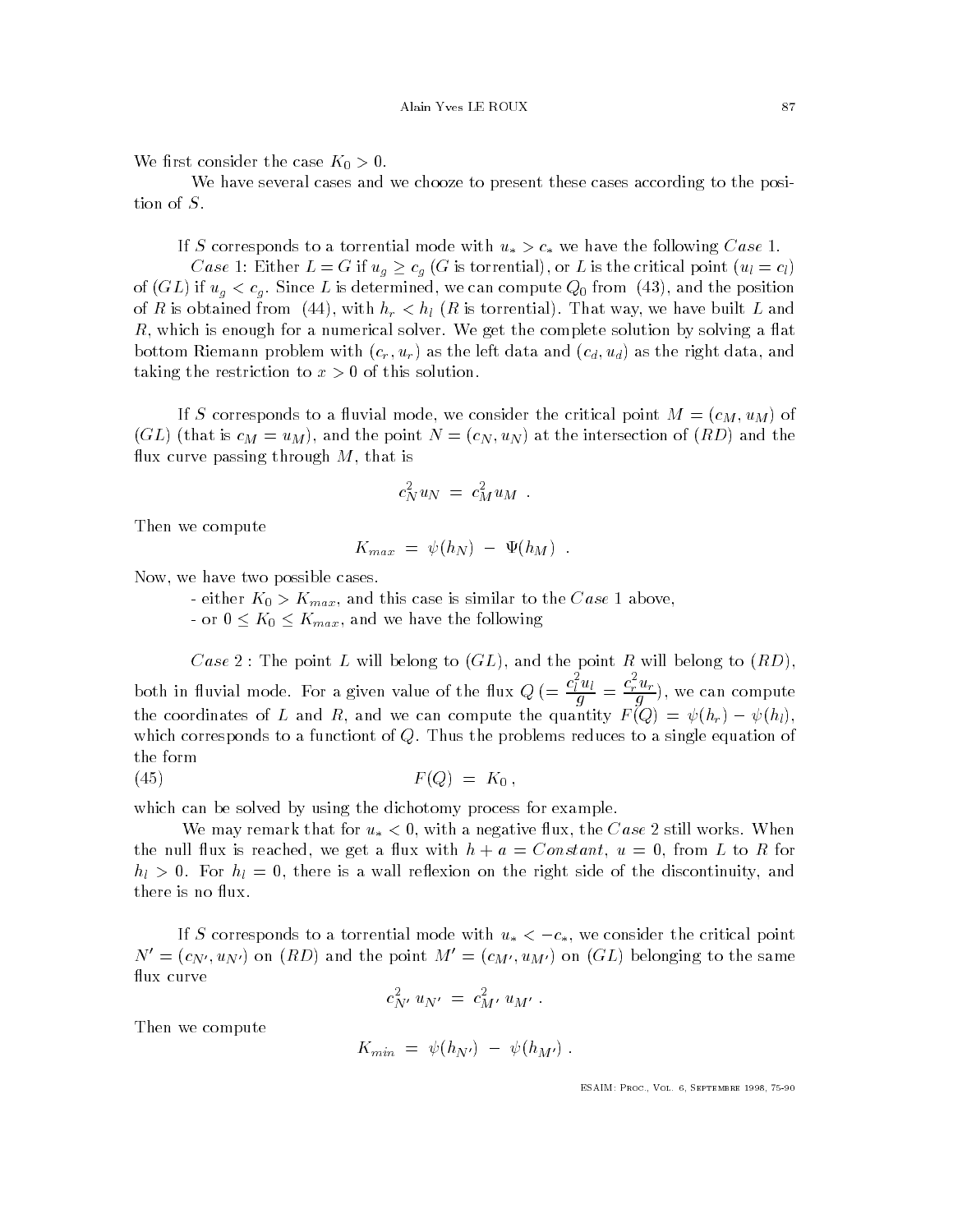Now we have three possible cases

- $\mathbf{v}$  Moutube is to be solved as above in Case to be solved as above in Case to be solved as above in Case to be solved as above in Case to be so that the solved as above in Case to be solved as above in Ca
- $\alpha$  . This case is the case is similar to this case  $\alpha$  and  $\alpha$  above  $\alpha$  above  $\alpha$
- or  $K_0 < K_{min}$  and we compute L and R as follows.

Case 5: If G is torrential, L and R are on the same nux curve that is  $c_l$   $u_l$   $=$   $\,c_r u_r,$  $\ddot{\phantom{1}}$ Let be consider the critical line ultimate the contraction of  $\mathcal{L}_\mathcal{A}$  and  $\mathcal{L}_\mathcal{A}$  . In that  $\mathcal{L}_\mathcal{A}$  is an order to  $\mathcal{L}_\mathcal{A}$  is an order to  $\mathcal{L}_\mathcal{A}$  is an order to  $\mathcal{L}_\mathcal{A}$  is an orde r - Ul and is such an order that computer the computation for a numerical computations are computations of The complete Riemann problem is solved by linking  $L$  to  $G$  by using the solution of a usual at both contract the critical contract of the critical point on  $\mathcal{C}$  is the critical point of  $\mathcal{C}$ we proceed as before to obtain  $R$ .

if S corresponds to a value component corresponding to the equation  $\mathcal{L}$ for any K-UI and III is understanding the same assessed in the same as for a form is the same as for case since a dry ground appears near the discontinuity of the discontinuity of the topography of the dry discontinuity of the dry discontinuity of the dry discontinuity of the dry discontinuity of the dry discontinuity of ground appears only on one side of the discontinuity, we have a wall resource.

 $\mathsf{v}$  in  $\alpha$  similar solver-the same as above for an observered for an observer for an observer  $\alpha$ standing on the opposite bank of the river We only have to use the new variables

$$
\tilde{u}_g = -u_d, \; \tilde{u}_d = -u_g, \; \dot{h}_g = h_d, \; \dot{h}_d = h_g, \; \tilde{K}_0 = -K_0 \; .
$$

instead of the solver described above the solver described above the solver

### A linearized Riemann solver 7

The Riemann solver described above works in all cases and is rather difficult to handle.  $\mathcal{A}$  return can be obtained by using the variables the variables the variables the variables the variables the variables the variables the variables the variables the variables the variables the variables the variable m and hu and hu and hu and hu and hu and hu and hu and hu and hu and hu and hu and hu and hu and hu and hu and small hand consequently a large velocity at the condition-condition-condition-conditionseverely fall down The previous analysis clearly shows that a linearization using c and u may be a better choice (see also  $\lceil 2 \rceil$  for the flat bottom case).

where propose here and iterative method using the variables c and u-p where c and u-p and u-p is a linear processes and contract we set that the contract we set the contract of the contract of the contract of the contract of the contract of the contract of the contract of the contract of the contract of the contrac

(46) 
$$
\begin{aligned}\n\Delta u &= u_2 - u_1, & \Delta c &= c_2 - c_1, \\
\overline{u} &= \frac{1}{2} (u_1 + u_2), & \overline{c} &= \frac{1}{2} (c_1 + c_2), \\
\overline{h} &= \frac{c_1^2 + c_2^2}{2g}.\n\end{aligned}
$$

We have

(47) 
$$
c_2^2 u_2 - c_1^2 u_1 = 2 \overline{u c} \Delta c + g \overline{h} \Delta u ,
$$

and

(48) 
$$
gh_2 + \frac{u_2^2}{2} - gh_1 - \frac{u_1^2}{2} = 2 \overline{c} \Delta c + \overline{u} \Delta u.
$$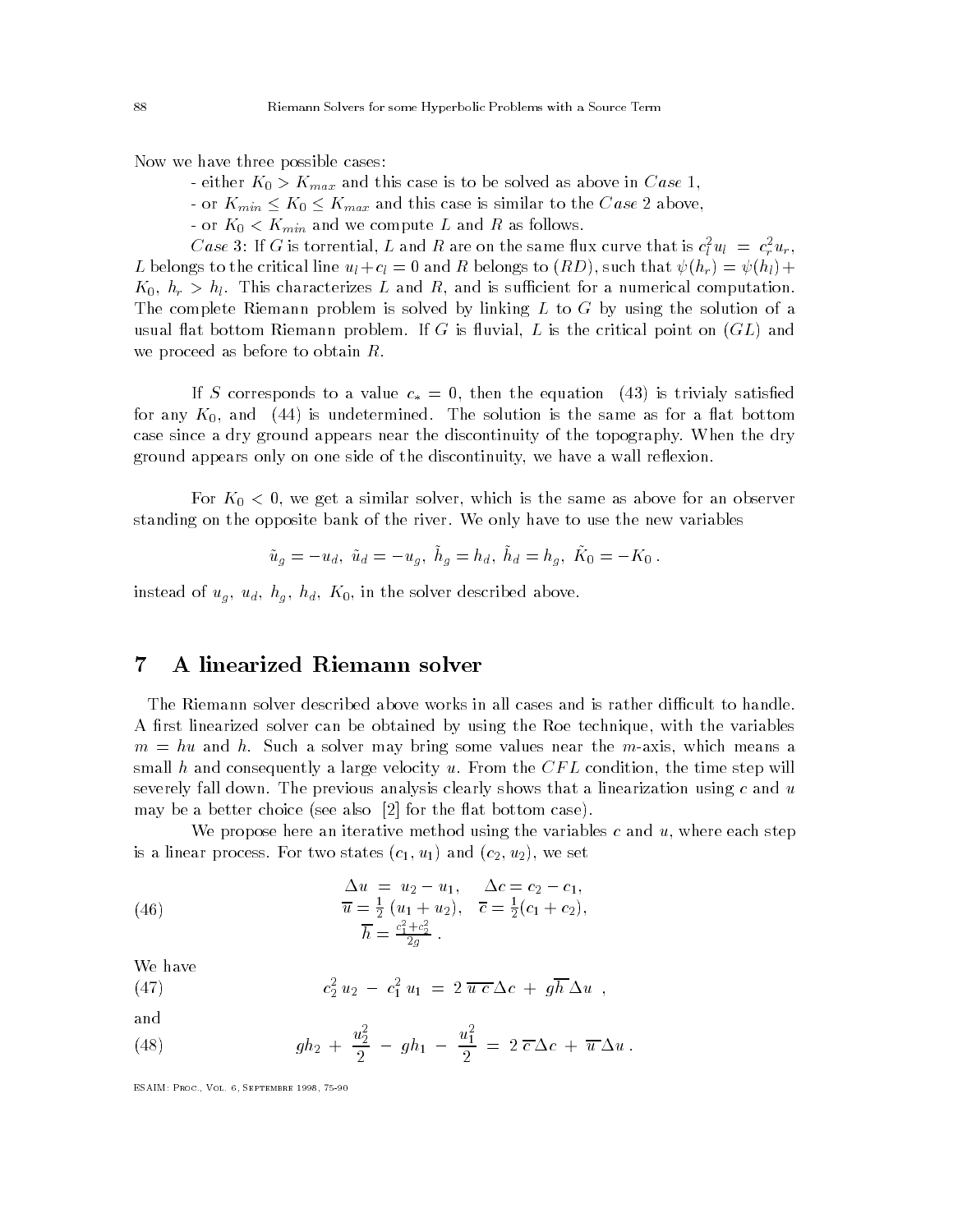where we start with the contract with constant  $\mathcal{N}(u)$  and  $\mathcal{N}(u)$  and  $\mathcal{N}(u)$  and contract with  $\mathcal{N}(u)$ compute c u and <sup>h</sup> as above Then we iterate the following steps- until convergence

-1- compute  $\Delta c$  and  $\Delta u$  solution of the linear system

(49) 
$$
2 \overline{c u} \Delta c + g \overline{h} \Delta u = 0
$$

$$
2 \overline{c} \Delta c + \overline{u} \Delta u = K_0
$$

-2- compute  $c_1$ ,  $u_1$ ,  $c_2$ ,  $u_2$  solution of the linear system

(50)  

$$
u_1 + 2 c_1 = u_g + 2 c_g
$$

$$
u_2 - 2 c_2 = u_d - 2 c_d
$$

$$
c_2 - c_1 = \Delta c
$$

$$
u_2 - u_1 = \Delta u
$$

either restart with c use constants with c understanding and stopped and stopped and stopped and stopped and s

To solve (49) we need to have  $\overline{u}^2 \neq g\overline{h}$  (at least for  $K_0 \neq 0$ ) and (50) always has a solution In practice- no more than or iterations are needed And often only one is enough-to-corresponds to a really linearized solver to a really linearized solver to a really linearized solve

This solver works on a very wide class of cases- but it is only an approximationand the error may become large when a strong shock occurs The property of positiveness of  $c_1, c_2$  may be lost too.

### 8 Conclusion

The Riemann solver including the source term allows to use the Godunov scheme or any finite volume scheme with a CFL condition which does not depend on the source term. It allows to work in a very wide class of values for the variables- even in the linearized version in any art were not any dimension-interest and the weappart of money and a spectrum interface, which reduces to a one dimension problem. This method dimension and the second dimension simulation simulation of a dam break on a random ground-dimension  $\mathcal{A}$ near the obstacles or when recovering a dry ground- or also when a dyr ground appears after the matches  $\pi$  be extended in order to include in order to include in order to include  $\pi$ terms see Previous versions of this solver may be found in or - with many numerical tests

### References

- C Bon Modelisation et simulations numeriques d-ecoulement hydrauliques et de ruissel lement en topographie quelconque These de doctorat- Bordeaux-
- Th Buffard- Th Gallouet- JM Herard Un sch ema simple pour les equa tions de Saint Venant C R Acad Sci Paris Ser - -- -